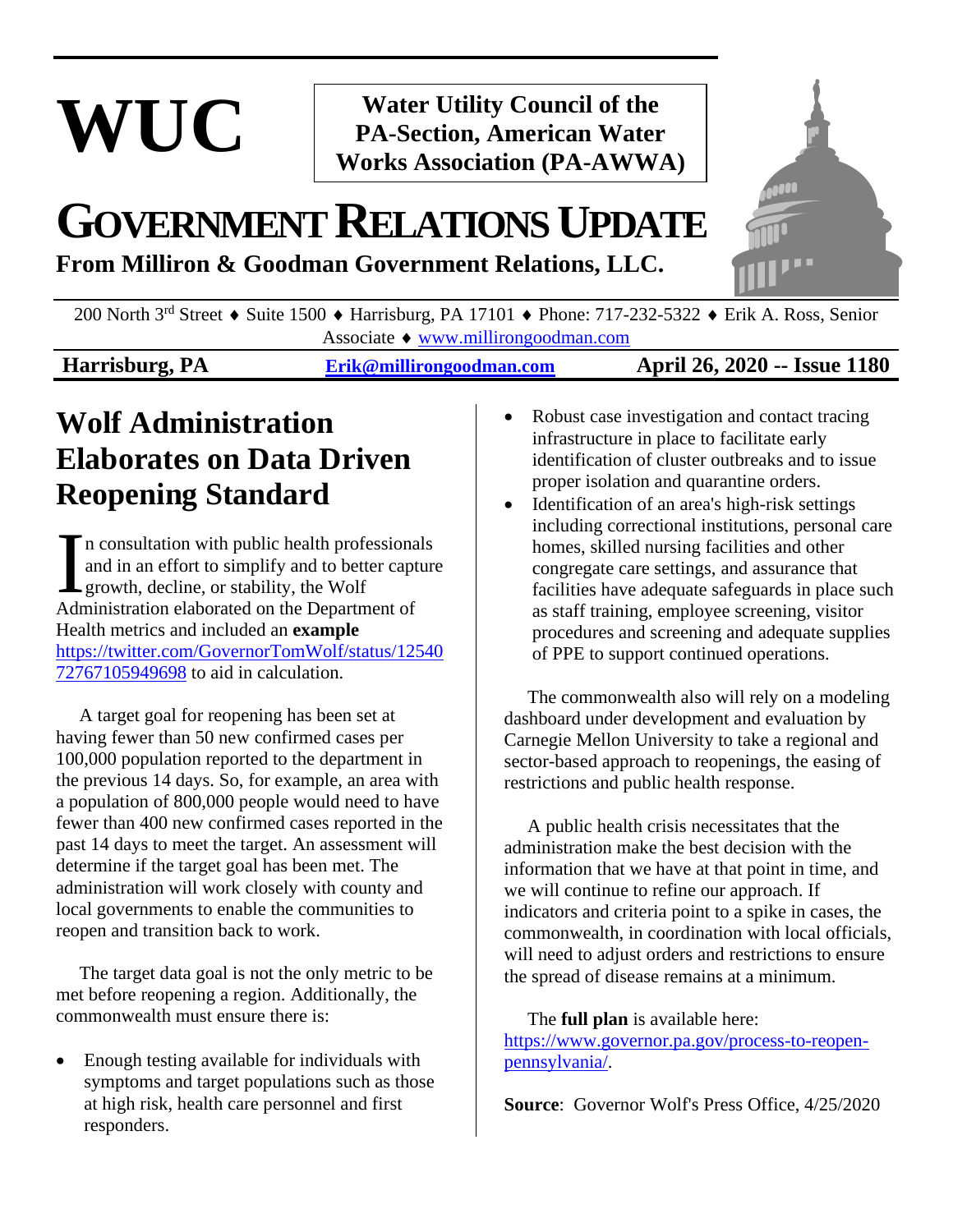### **Wolf Administration Issues Guidance as Construction Industry Prepares to Resume Work May 1**

s the construction industry prepares to resume work, the Wolf Administration  $\Delta$  today issued **guidance** s the construction industry<br>resume work, the Wolf Advertised guidance<br>[https://www.governor.pa.gov/wp](https://www.governor.pa.gov/wp-content/uploads/2020/04/20200423-Construction-Industry-Guidance.pdf)[content/uploads/2020/04/20200423-Construction-](https://www.governor.pa.gov/wp-content/uploads/2020/04/20200423-Construction-Industry-Guidance.pdf)[Industry-Guidance.pdf](https://www.governor.pa.gov/wp-content/uploads/2020/04/20200423-Construction-Industry-Guidance.pdf) for all construction businesses and employees to mitigate the spread of COVID-19.

 All businesses in the construction industry in the commonwealth are permitted to resume in-person operations starting Friday, May 1 - one week earlier than previously announced.

 Previously, Governor Tom Wolf and Secretary of Health Dr. Rachel Levine ordered most construction projects to cease unless they were supporting life-sustaining businesses or activities or were granted an exemption to perform or support life-sustaining activities.

 "My administration has taken measured, aggressive steps to protect public health and safety, including strictly limiting the types of businesses and projects that may continue to operate during this unprecedented time," Wolf said. "Thankfully, these actions are working, and we are flattening the curve. As we start to take steps to reopen the state, we recognize that the construction industry is vital to Pennsylvania's economy and may operate safely with stringent guidance in place that will protect employees and the public."

 The guidance, developed from guidance created by the General Contractors Association of Pennsylvania, provides universal protocols for all construction activity, as well as specific additional guidance for residential, commercial and public construction projects.

 All business and employees in the construction industry must adhere to the **Secretary of Health's** 

#### **order** [https://www.governor.pa.gov/wp](https://www.governor.pa.gov/wp-content/uploads/2020/04/20200415-SOH-worker-safety-order.pdf)[content/uploads/2020/04/20200415-SOH-worker](https://www.governor.pa.gov/wp-content/uploads/2020/04/20200415-SOH-worker-safety-order.pdf)[safety-order.pdf](https://www.governor.pa.gov/wp-content/uploads/2020/04/20200415-SOH-worker-safety-order.pdf) providing for business safety measures, which requires that every person present at a work site wear masks/face coverings unless they are unable for medical or safety reasons and requires that businesses establish protocols upon discovery that the business has been exposed to a person who is a probable or

 All construction projects must maintain proper social distancing and provide hand washing and sanitizing stations for workers, as well as cleaning and sanitizing protocols for high risk transmission areas. Businesses must identify a "pandemic safety officer" for each project or work site, or, for large scale construction projects, for each contractor at the site.

confirmed case of COVID-19.

 Residential construction projects may not permit more than four individuals on the job site at any time, not including individuals who require temporary access to the site and are not directly engaged in the construction activity.

 For non-residential or commercial projects, the number of individuals permitted on enclosed portions of a project varies depending on the size of the enclosed site. Commercial construction firms should also strongly consider establishing a written safety plan for each work location containing site specific details for the implementation of this guidance to be shared with all employees and implemented and enforced by the pandemic safety officer.

 Contractors performing work at the direction of the commonwealth, municipalities or school districts should defer to those public entities to determine what projects may continue.

 Local governments may elect to impose more stringent requirements than those contained in the guidance and in such instances, businesses must adhere to those more stringent requirements.

 Local officials have been tasked with ensuring that construction businesses are aware that this guidance exists and notifying businesses that a complaint of noncompliance was received.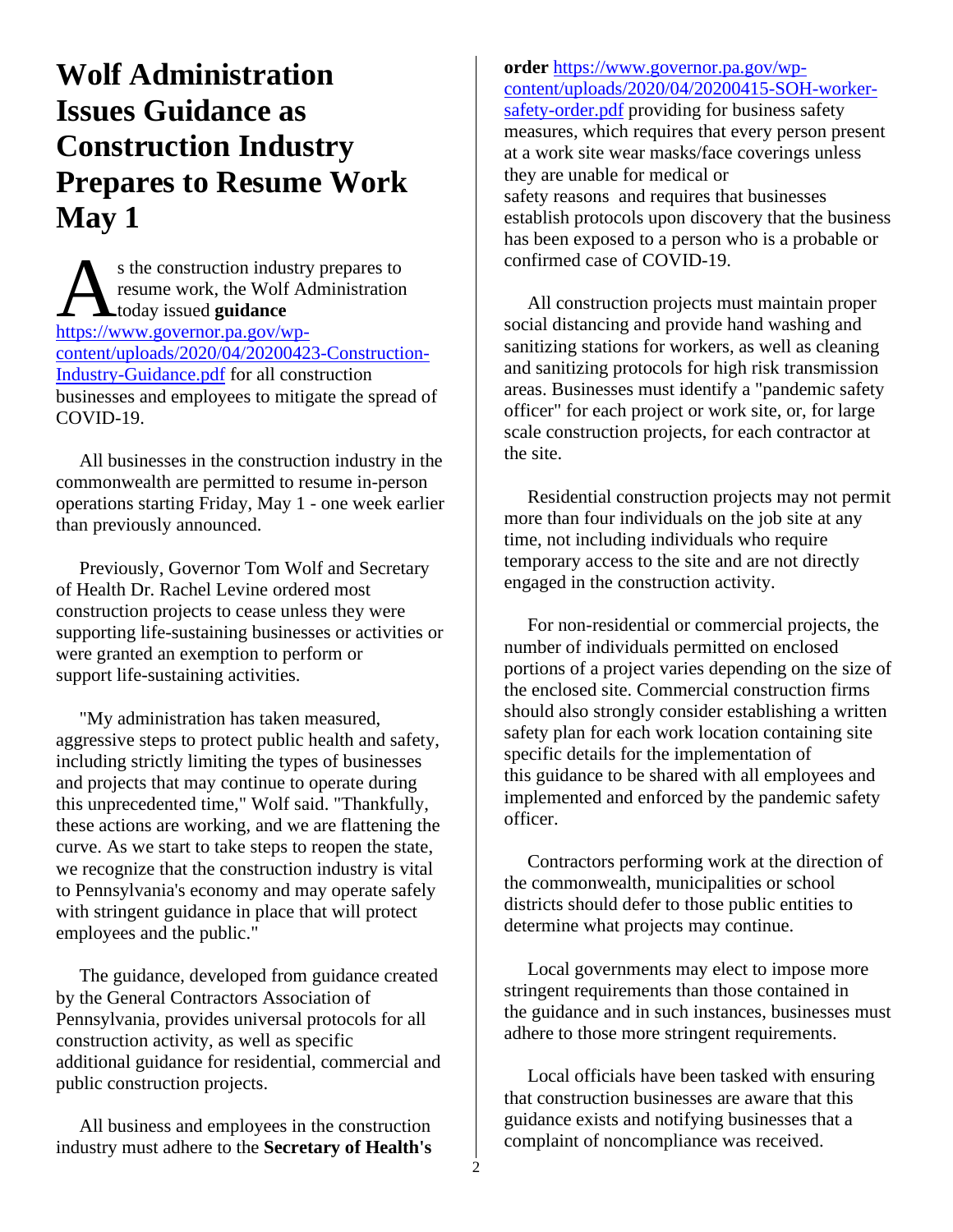Businesses that have questions about whether this guidance applies to them may email the Department of Labor and Industry at [mailto:RA-](mailto:RA-LIBOIS-BUILDINGS@pa.gov)[LIBOIS-BUILDINGS@pa.gov.](mailto:RA-LIBOIS-BUILDINGS@pa.gov)

**Source:** Governor Wolf's Press Office,  $4/23/2020$ 

### **Opening Construction Projects Next Week is Good News; Turzai says the governor responded to House call to action**

peaker of the House Mike Turzai (R-<br>Allegheny) released the following sta<br>regarding Gov. Tom Wolf's announce Allegheny) released the following statement regarding Gov. Tom Wolf's announcement to allow public and private construction projects to proceed throughout the Commonwealth:

 "The more than 260,000 hard-working men and women in Pennsylvania's construction trades got good news tonight as Gov. Wolf announced the opening of all construction projects next week on May 1. This announcement follows House action yesterday, including the bipartisan passage of House Bill 2400, which I authored. This bill would safely open construction projects.

 "The successful advancement of House Republican legislation to permit safe economic activity under the Centers for Disease Control and Prevention guidelines made tonight's announcement by Gov. Wolf possible.

 "Gov. Wolf and I had a positive discussion today; he was open to the suggestion that construction activities could be done safely, allowing tradespersons to resume their important work - much of it seasonal. Working with him on this issue showed we can move forward together on fighting COVID-19, while rebuilding the economy.

 "The people who work in the construction trades can see light now at the end this COVID-19 tunnel. This is about employees and self-employed persons in construction who want to put food on the table and provide shelter for their families. People across Pennsylvania want the dignity of work, an

opportunity to care for their families, and to be safe."

**Source**: Speaker Turzai Press Release, 4/22/2020

### **Scarnati, Corman Respond to Governor Wolf's Latest Announcement to Reopen PA**

esponding to Governor Wolf's announcement of a plan to begin re-opening Pennsylvania next month, Senate leaders **Example 18 Separation**<br> **Representative Separation**<br> **Representative Separation**<br> **Representative Separation**<br> **Representative Separation**<br> **Representative Separation**<br> **Representative Separation**<br> **Representative Separat** 

#### **Senate President Pro Tempore Joe Scarnati** (R- $25$ :

 "We applaud that the Governor has recognized actions taken by the Legislature over the last several weeks and that he has begun to acknowledge that a one-size-fits-all approach does not work for recovering from this public health emergency. Last week, the Senate approved my amendment and passed Senate Bill 327, which would have allowed for local elected officials to be involved in the reopening of Pennsylvania. Local control must be a part of our plans moving forward.

 "Every area of our Commonwealth has been impacted differently by COVID-19 Emporium is not Manhattan and Brookville is not Philadelphia. Counties that have seen an extremely minimal number of cases should not be forced to remain in lockdown until next month. An earlier timeframe for rural employers and employees should be put in place, so they have the option to begin safely returning to work now."

#### **Senate Majority Leader Jake Corman** (R-34):

 "We are encouraged to see that the Governor has come around to our way of thinking when it comes to moving Pennsylvania forward from this public health crisis. His announcement tonight is a page from the legislation the Senate passed last week that provided clarity, consistency and benchmarks to the process.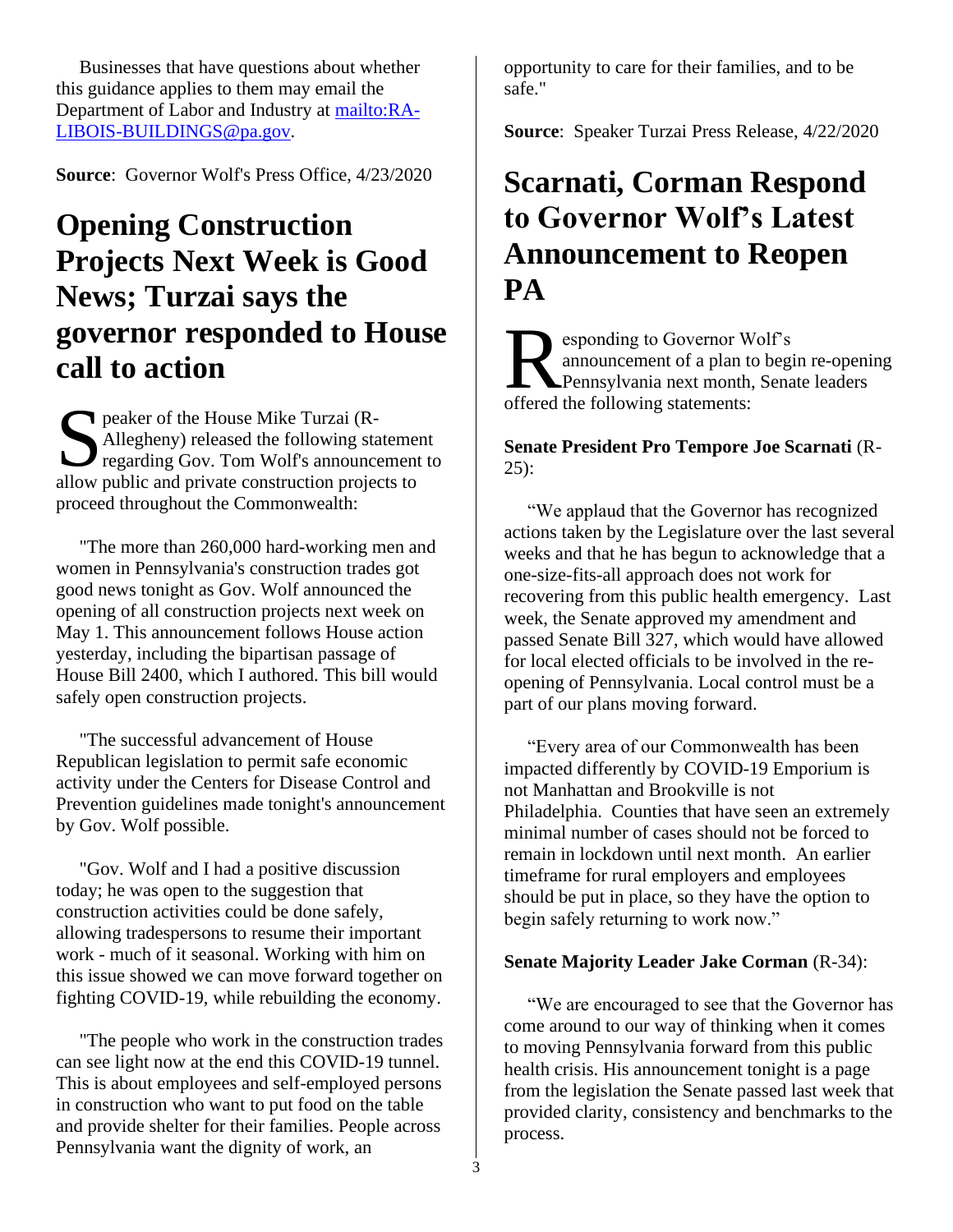"We need an approach to reopening Pennsylvania that is driven by the understanding of how differently this virus has affected our communities. We have long called for the Governor to set a reasonable approach to allow employers to safely bring people back to work. This was a step toward achieving that. It is our hope that in the coming days the Governor provides more information to the process he outlined tonight."

**Source**: Senate Republican Communications Office, 4/22/2020

### **Gov. Wolf, Sec. of Health Extend Statewide Stay-at-Home Order until May 8**

n April 20, 2020, Governor Tom Wolf and Secretary of Health Dr. Rachel Levine announced that the statewide stay-at-home n April 20, 2020, Governor Tom Wolf and<br>Secretary of Health Dr. Rachel Levine<br>announced that the statewide stay-at-home<br>orders issued on April 1 to protect Pennsylvanians and mitigate the spread of COVID-19 will be extended until Friday, May 8 at 12:01 AM. The initial order was set to expire on April 30.

 "It is clear that our early and aggressive efforts to mitigate this spread of this highly contagious and deadly virus are working. While we begin to seek ways to move forward, it's imperative that we continue to take strong precautions to protect Pennsylvanians and ensure that our health care system is not overwhelmed," Wolf said. "I am so proud of this commonwealth and the resilience of my fellow Pennsylvanians, and I urge you to continue to stay calm and stay home so that we can all stay safe."

 "We are starting to see a downward trend in the number of positive cases throughout the state, which is definitely encouraging," Dr. Levine said. "We need to proceed carefully to make sure the strides we've made in combating this virus continue to move forward. Extending our statewide order until May 8 will ensure that we don't overwhelm our health system, while helping our economy to recover."

 Non-life-sustaining physical business closures remain in effect and all life-sustaining businesses and state services will continue.

 Individuals are permitted to leave their residences for tasks essential to maintaining health and safety.

 **Stay-at-home guidance** is available as a PDF here [https://www.governor.pa.gov/wp](https://www.governor.pa.gov/wp-content/uploads/2020/04/03.23.20-Stay-At-Home-Order-Guidance.pdf)[content/uploads/2020/04/03.23.20-Stay-At-Home-](https://www.governor.pa.gov/wp-content/uploads/2020/04/03.23.20-Stay-At-Home-Order-Guidance.pdf)[Order-Guidance.pdf.](https://www.governor.pa.gov/wp-content/uploads/2020/04/03.23.20-Stay-At-Home-Order-Guidance.pdf)

 Wolf recommended that Pennsylvanians continue to **wear masks**

[https://www.governor.pa.gov/newsroom/gov-wolf](https://www.governor.pa.gov/newsroom/gov-wolf-calls-for-universal-masking/)[calls-for-universal-masking/](https://www.governor.pa.gov/newsroom/gov-wolf-calls-for-universal-masking/) when leaving the house for life-sustaining reasons. Dr. Levine recently signed an **order directing protection for critical workers**

[https://www.governor.pa.gov/newsroom/gov-wolf](https://www.governor.pa.gov/newsroom/gov-wolf-health-secretary-signs-order-providing-worker-safety-measures-to-combat-covid-19/)[health-secretary-signs-order-providing-worker](https://www.governor.pa.gov/newsroom/gov-wolf-health-secretary-signs-order-providing-worker-safety-measures-to-combat-covid-19/)[safety-measures-to-combat-covid-19/](https://www.governor.pa.gov/newsroom/gov-wolf-health-secretary-signs-order-providing-worker-safety-measures-to-combat-covid-19/) who are employed at businesses that are authorized to maintain in-person operations during the COVID-19 disaster emergency.

 At this time, law enforcement will continue to focus on ensuring that residents are aware of the order and informing the public of social distancing practices rather than enforcement.

 Read the **governor's amendment** as a PDF here [https://www.governor.pa.gov/wp](https://www.governor.pa.gov/wp-content/uploads/2020/04/20200420-GOV-Stay-at-Home-Order-Amendment.pdf)[content/uploads/2020/04/20200420-GOV-Stay-at-](https://www.governor.pa.gov/wp-content/uploads/2020/04/20200420-GOV-Stay-at-Home-Order-Amendment.pdf)[Home-Order-Amendment.pdf.](https://www.governor.pa.gov/wp-content/uploads/2020/04/20200420-GOV-Stay-at-Home-Order-Amendment.pdf)

 Read the **Secretary of Health's amendment** as a PDF here [https://www.governorpa.gov/wp](https://www.governorpa.gov/wp-content/uploads/2020/04/20200420-SOH-Stay-at-Home-Order-Amendment.pdf)[content/uploads/2020/04/20200420-SOH-Stay-at-](https://www.governorpa.gov/wp-content/uploads/2020/04/20200420-SOH-Stay-at-Home-Order-Amendment.pdf)[Home-Order-Amendment.pdf.](https://www.governorpa.gov/wp-content/uploads/2020/04/20200420-SOH-Stay-at-Home-Order-Amendment.pdf)

 For the most up-to-date information on COVID-19, Pennsylvanians should visit: [https://www.pa.gov/guides/responding-to](https://www.pa.gov/guides/responding-to-covid-19/)[covid-19/.](https://www.pa.gov/guides/responding-to-covid-19/)

**Source**: Governor Wolf's Press Office, 4/20/2020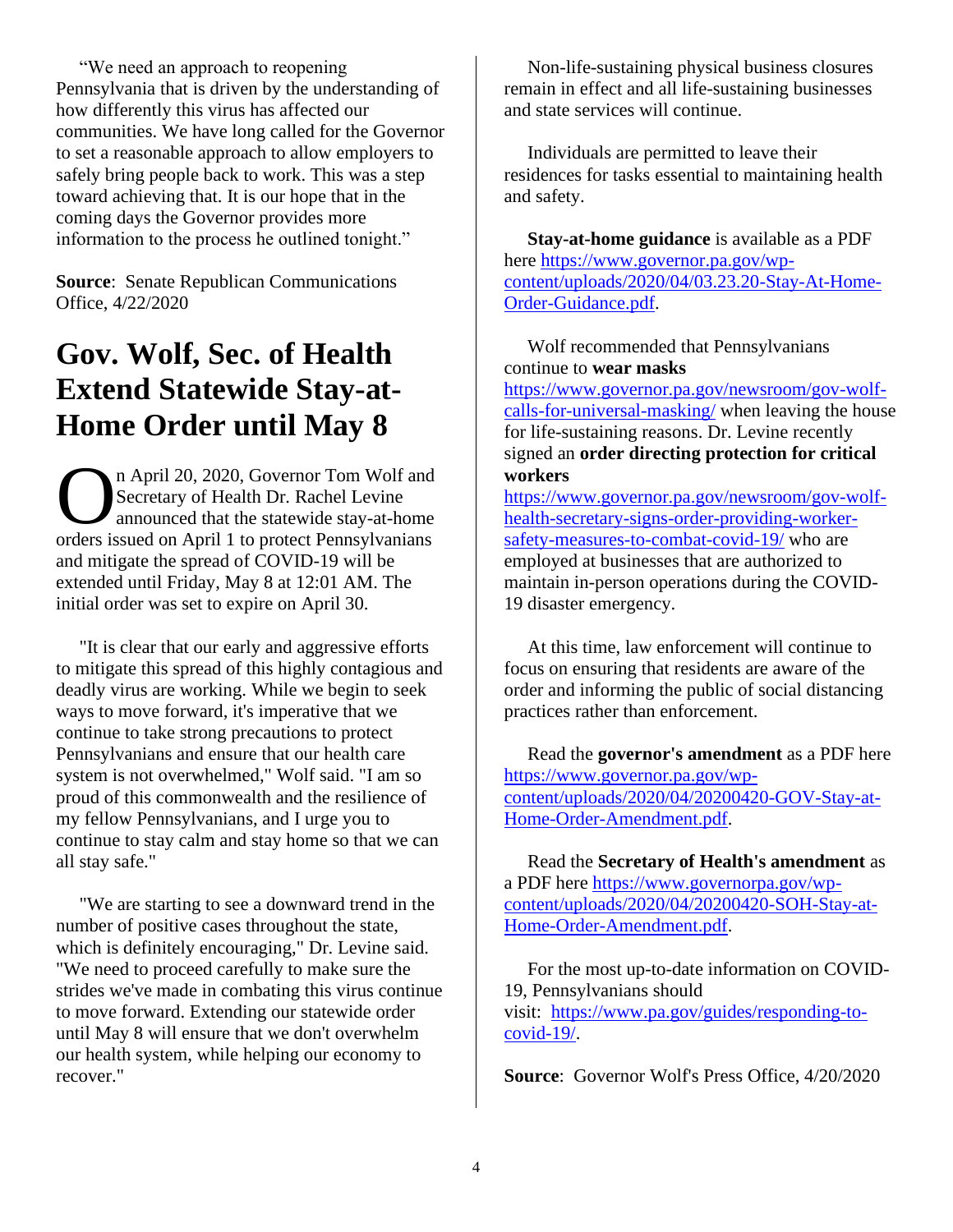### **Gov. Wolf Signs Senate Bill 841 to Provide Flexibility to Local Governments and Businesses**

n April 20, 2020, Governor Tom Wolf signed **Senate Bill 841** n April 20, 2020, Governor Tom Wolf<br>
signed Senate Bill 841<br> [https://www.legis.state.pa.us/cfdocs/billInfo/billInfo](https://www.legis.state.pa.us/cfdocs/billInfo/billInfo.cfm?sYear=2019&sInd=0&body=s&type=b&bn=841)

[.cfm?sYear=2019&sInd=0&body=s&type=b&bn=8](https://www.legis.state.pa.us/cfdocs/billInfo/billInfo.cfm?sYear=2019&sInd=0&body=s&type=b&bn=841) [41](https://www.legis.state.pa.us/cfdocs/billInfo/billInfo.cfm?sYear=2019&sInd=0&body=s&type=b&bn=841) that helps local communities and businesses respond to the COVID-19 emergency and protect the public. The bill provides flexibility on property tax deadlines, allows remote public meetings and notarization of documents so online vehicle sales can resume.

 "This bipartisan legislation gives local governments and businesses additional options to help property taxpayers and address various needs," said Gov Wolf. "COVID-19 remains a very real threat and each of us needs to continue doing our part to cut back on physical interactions. This new law is a measured and safe way to provide relief as we continue to monitor the spread of the virus."

The bill does the following:

- Reauthorizes the Pennsylvania Health Care Cost Containment Council and requires it to study the impact of COVID-19 on hospitals and health systems.
- Allows local governments to conduct remote public meetings.
- Provides property tax relief by allowing taxing districts to waive late fees and penalties for property taxes paid by December 31, 2020.
- Allows school districts to renegotiate contracts with service providers to ensure payment of personnel and fixed costs during the school closure.
- Allows remote notarization of documents.

 In addition, the governor **vetoed** [https://www.governor.pa.gov/wp](https://www.governor.pa.gov/wp-content/uploads/2020/04/20200420-SB613-Veto-Memo.pdf)[content/uploads/2020/04/20200420-SB613-Veto-](https://www.governor.pa.gov/wp-content/uploads/2020/04/20200420-SB613-Veto-Memo.pdf)[Memo.pdf](https://www.governor.pa.gov/wp-content/uploads/2020/04/20200420-SB613-Veto-Memo.pdf) **Senate Bill 613**

[https://www.legis.state.pa.us/cfdocs/billInfo/billInfo](https://www.legis.state.pa.us/cfdocs/billInfo/billInfo.cfm?sYear=2019&sInd=0&body=s&type=b&bn=613) [.cfm?sYear=2019&sInd=0&body=s&type=b&bn=6](https://www.legis.state.pa.us/cfdocs/billInfo/billInfo.cfm?sYear=2019&sInd=0&body=s&type=b&bn=613) [13.](https://www.legis.state.pa.us/cfdocs/billInfo/billInfo.cfm?sYear=2019&sInd=0&body=s&type=b&bn=613)

 **NOTE**: Senate Bill 613 would have required the Governor to develop and implement a plan to mitigate the spread of COVID-19 for businesses in this Commonwealth

**Source**: Governor Wolf's Press Office, 4/20/2020

### **Senate Republican Leaders Condemn Wolf's Veto of Bill Designed to bring Clarity, Common Sense to State's Business Closures**

alling Senate Bill 613 a common-sense approach for Pennsylvania, Senate President Pro Tempore Joe Scarnati  $(R-25)$  and alling Senate Bill 613 a common-sense<br>approach for Pennsylvania, Senate Presiden<br>Pro Tempore Joe Scarnati (R-25) and<br>Majority Leader Jake Corman (R-34) condemn the Governor's veto of the bill.

#### **Senate Bill 613**

[https://www.legis.state.pa.us/cfdocs/billInfo/billInfo](https://www.legis.state.pa.us/cfdocs/billInfo/billInfo.cfm?sYear=2019&sInd=0&body=S&type=B&bn=0613) [.cfm?sYear=2019&sInd=0&body=S&type=B&bn=](https://www.legis.state.pa.us/cfdocs/billInfo/billInfo.cfm?sYear=2019&sInd=0&body=S&type=B&bn=0613) [0613](https://www.legis.state.pa.us/cfdocs/billInfo/billInfo.cfm?sYear=2019&sInd=0&body=S&type=B&bn=0613) would have helped more Pennsylvania employers re-open safely. It required the Wolf administration to follow national guidelines issued by the Centers for Disease Control and Prevention (CDC) and the Cybersecurity and Infrastructure Security Agency (CISA) in determining what businesses can be open during the pandemic.

 "The Legislature has been actively working to fix the broken system Governor Wolf created, before many of our family-sustaining jobs disappear for good. On a day when hundreds gathered in Harrisburg to protest the Governor's 'because-Isaid-so' opaque policymaking, it is very troubling that he vetoed a proposal to create a public mitigation plan that would have allowed employers to operate safely during the current emergency declaration.

 "His sweeping generalities and policy positions on issues like raising the minimum wage provide no comfort when people are afraid they won't have a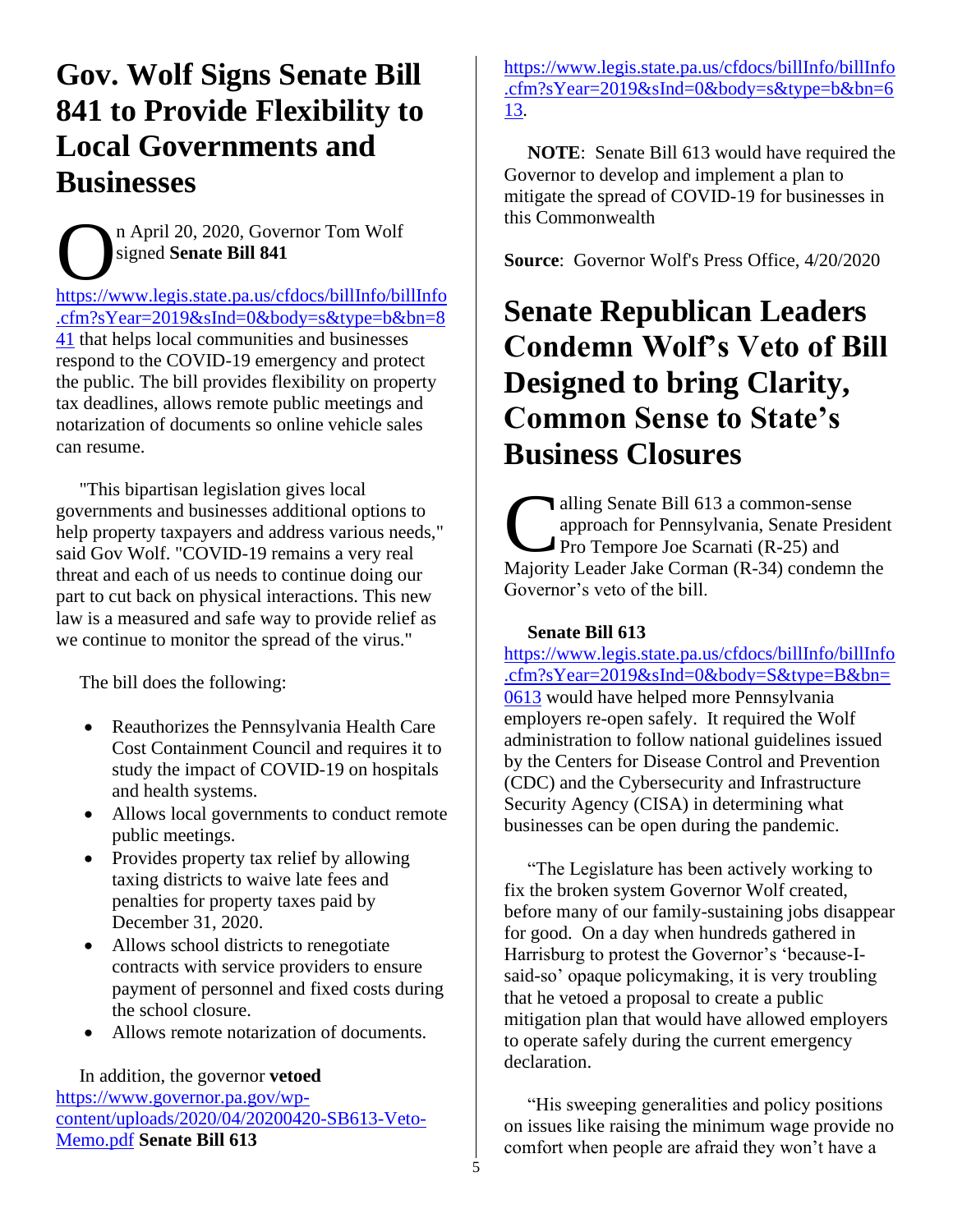job to come back to, no matter what the wage. It is disappointing that Governor Wolf rejected this common-sense approach that provided a path forward, while at the same time protected the lives of vulnerable Pennsylvanians without sacrificing the livelihoods of more than a million workers."

**Source**: Senate Republican Communications, 4/20/2020

### **House Leader Responds to Wolf Announcements**

ouse Majority Leader Rep. Bryan Cutler (R-Lancaster) issued the following statement regarding Governor Tom Wolf's Touse Majority Leader Rep. Bryan Cutl<br>
(R-Lancaster) issued the following<br>
statement regarding Governor Tom We<br>
announcement to open certain segments of the economy and his veto of Senate Bill 613:

 "House Republicans have carried the voices of millions of frustrated and worried Pennsylvanians throughout this pandemic. Pennsylvanians are rightfully frustrated their jobs are being cut or eliminated, their children's education has been canceled for the remainder of the academic year, their family-owned business are failing and their future is in jeopardy.

 "For weeks we have urged Gov. Wolf to take action to allow segments of our economy to resume under publicly available safety policies. We are disappointed he vetoed a plan to allow him to provide a pathway to Pennsylvanians to get back to work safely and responsibly. However, we are encouraged to see him join us in moving towards helping some segments of our economy. Our members will continue to speak up for Pennsylvanians who feel silenced in this pandemic, and we will continue to work tirelessly to help every Pennsylvanian recover and rebuild."

**Source**: Rep. Cutler Press Release, 4/20/2020

### **Senators Regan and Killion Host Joint Public Hearing on Wolf Administration's COVID-19 Response**

s Chairmen of the Senate Veterans Affairs and Emergency Preparedness Committee **L** and the Senate Community, Economic and Sa Chairmen of the Senate Veterans Affairs<br>
and Emergency Preparedness Committee<br>
Recreational Development Committee, respectively, Senators Mike Regan (R-31) and Tom Killion (R-9) hosted a joint public hearing to address concerns raised about the Wolf Administration's response to COVID-19.

 Two groups of panelists participated, beginning with representatives from the business community, who spoke on issues that have impacted industries across the Commonwealth since Governor Wolf ordered the closure of businesses he deemed nonlife-sustaining on March 19. The second panel consisted of three members of the Wolf Administration – Secretary of Health and Physician General Dr. Rachel Levine, Secretary of the Department of Community and Economic Development (DCED) Dennis Davin, and Director of the Pennsylvania Emergency Management Agency (PEMA) Randy Padfield.

 The central message of the business community was the need for more transparency, accountability and consistency in the Administration's actions and decisions. They also conveyed that a lack of collaboration and input from business owners led to miscommunication, misunderstanding and ultimately mistakes with the classification of certain businesses as non-life-sustaining and the subsequent waiver process overseen by DCED.

 Members of the Wolf Administration echoed the importance of transparency and accountability and said the Governor and agencies are working diligently to provide Pennsylvania with additional information on the handling of the business waiver process. They also explained that they share the concern of the business community over the continuously rising unemployment rate but believe putting people back to work too soon will lead to further damage on many levels.

 "Today's hearing was an affirmation of our shared commitment to protect the health and welfare of our fellow Pennsylvanians and safely restart our economy," stated Killion. "I'm grateful to the representatives of Pennsylvania's business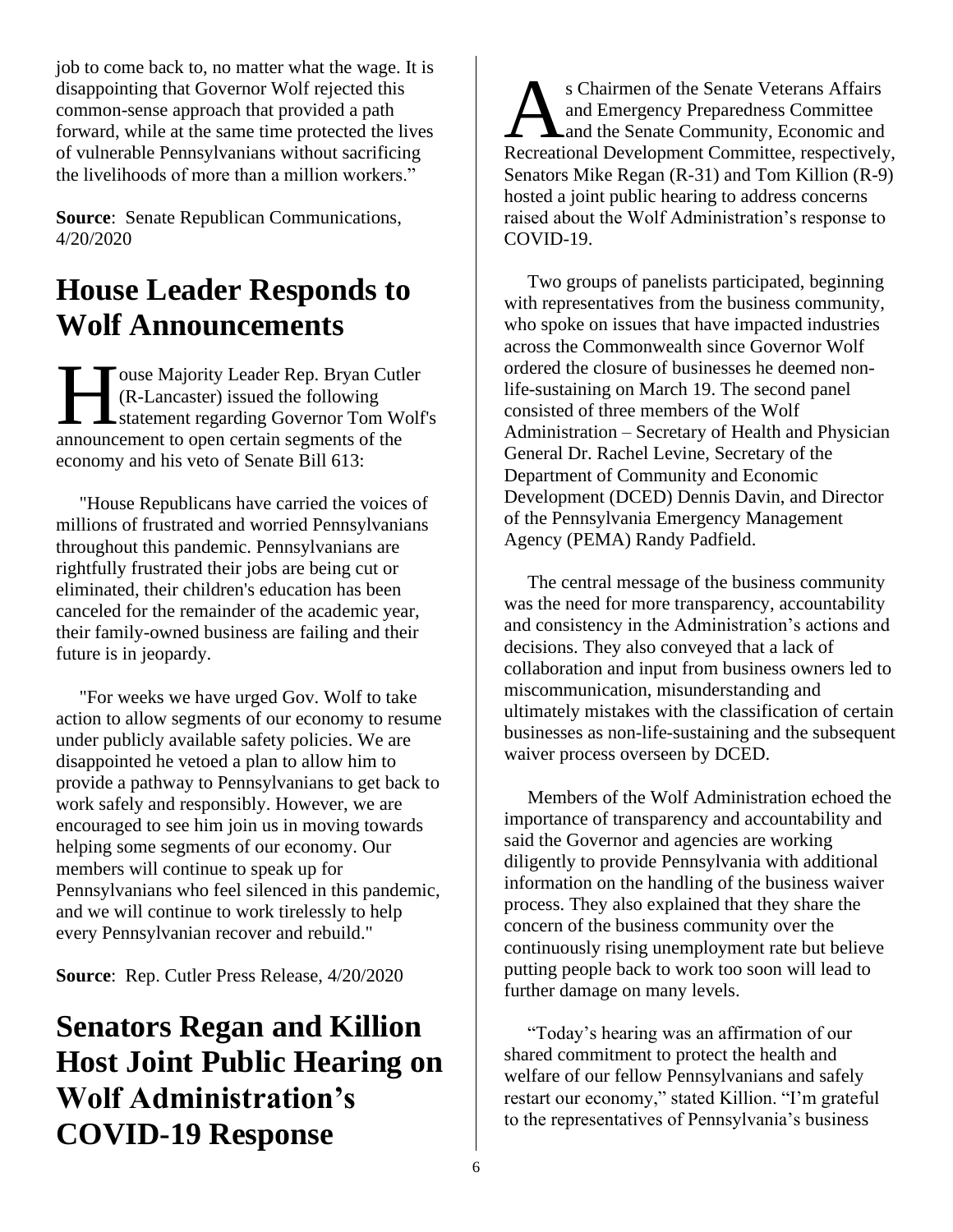community and the administration officials who offered testimony."

 While much of the focus was on the economy and allowing business owners to reopen, Pennsylvania Chamber of Business and Industry President Gene Barr noted the "human cost" of the current closures and unemployment situation. Barr stated that every one-percent increase in unemployment results in a one-percent increase in suicide and a 3.3-percent increase in drug overdose deaths.

 "President Barr's statistics emphasize that this is not just about reopening the economy for the sake of business owners and their livelihood but to get people back to work and reduce the chance of those statistics becoming a reality," said Regan. Killion added, "COVID-19 is a public health and economic emergency, the scope of which our state has not faced during our lifetime. The decision to reopen the commonwealth affects the lives and long-term economic well-being of our citizens. I am encouraged that such a decision will be made collaboratively and with the highest degree of transparency."

 Today's hearing was a bi-partisan effort to bring to light issues that Senators have been hearing from their constituents since the Governor's business closure order.

 Regan concluded the hearing stating, "While today's hearing may not solve all of the problems being faced within the business community immediately, I am pleased that some areas of business are on track to reopen, albeit in a modified way – including construction and auto sales – and I certainly hope we will see the same for the real estate industry, garden centers, and all of the small businesses that have been put on hold but could operate safely utilizing CDC guidelines."

**Source**: Senate Republican Communications, 4/23/2020

### **DEP Announces Projected Climate Change Impacts to**

### **Support Planning for Pennsylvania's Future**

n April 20, 2020, the Department of Environmental Protection (DEP) released the 2020 Pennsylvania Climate Impacts n April 20, 2020, the Department of<br>Environmental Protection (DEP) release<br>the 2020 Pennsylvania Climate Impacts<br>Assessment Update, projecting future effects of climate change on livestock, infrastructure, and water quality to support planning to reduce risk to communities and the economy across the state.

 "DEP joins many others this week in celebrating the 50th anniversary of Earth Day with a focus on climate action," said DEP Secretary Patrick McDonnell. "Effective decision making for Pennsylvania's future is decision making that accounts for the changes that are likely to happen if we don't reduce greenhouse gas emissions and meets the need to manage them. The Climate Impacts Assessment presents a detailed picture of these changes in several key areas."

 Governor Tom Wolf has identified climate change as the most critical environmental threat facing the world and in 2019 set a statewide goal to lower greenhouse gas emissions 80 percent by 2050.

 Produced for DEP by the Penn State University Environment and Natural Resources Institute, the Climate Impacts Assessment uses state and federal data to show Pennsylvania has experienced a nearly 2° F rise in average temperature, an approximately 10 percent increase in average annual rainfall, and increased frequency of extreme precipitation since 1901. It's projected that every county will continue to get warmer and wetter, with average rainfall and extreme precipitation continuing to increase 8 to 12 percent, particularly in winter and spring, while average temperature rises at least 2.7° F.

 Pennsylvania's poultry inventory could double in size, based on comparison with livestock and climate data from counties across the United States where current temperatures are what's projected for Pennsylvania in the future. Small increases are likely in beef cattle and hog and pig inventories. Although the dairy cattle inventory is anticipated to remain roughly the same, a shift in the dairy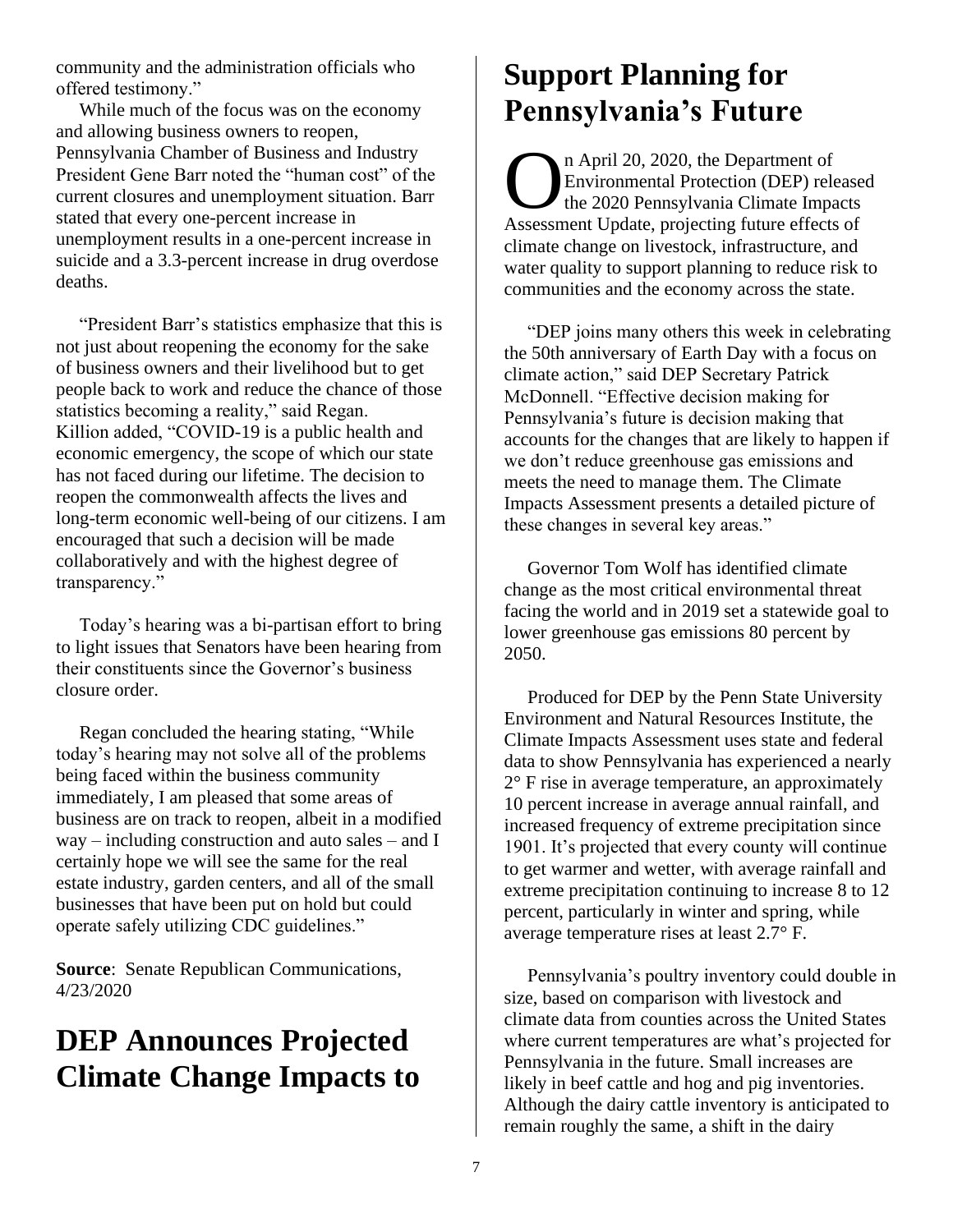industry from southeast to northwest counties could occur.

 As rainfall increases, the nutrient (nitrogen and phosphorus) and sediment runoff pollution carried into streams and rivers from agricultural and urban areas will increase. This underscores the need for strategically chosen and located stormwater best management practices (BMPs). Nonstructural BMPs, such as wetlands and open areas, will be less vulnerable than structural ones.

 Landscape responses to climate change will vary across the state, making it important to identify critical sediment and nutrient pollution sources and target cost-effective and climate-resilient BMPs there. BMPs that promote resilience in agriculture and keep soil and water in local watersheds will have increasing value.

 Localized intense flooding is likely to be the primary stress on Pennsylvania's energy, transportation, and water infrastructures. Large sections of Pennsylvania's infrastructure are in areas that are susceptible to flooding and landslides.

 The degree of infrastructure adaptive planning currently varies among utilities and municipalities, and more coordination will be needed for better resilience across the socioeconomic range.

 DEP released the latest Pennsylvania Climate Action Plan in 2019 and will draw on this new impacts assessment in developing a 2021 plan.

 For more take-aways and the complete Pennsylvania Climate Impacts Assessment Update, as well as earlier impacts reports that look at additional sectors, visit the **climate impacts web page**

[https://www.dep.pa.gov/citizens/climate/Pages/imp](https://www.dep.pa.gov/citizens/climate/Pages/impacts.aspx) [acts.aspx.](https://www.dep.pa.gov/citizens/climate/Pages/impacts.aspx) For the **Climate Action Plan**, and more materials on climate change in Pennsylvania, visit [https://www.dep.pa.gov/citizens/climate/Pages/](https://www.dep.pa.gov/citizens/climate/Pages/default.aspx) [default.aspx.](https://www.dep.pa.gov/citizens/climate/Pages/default.aspx)

**Source**: DEP Press Release, 4/20/2020

### **DEP Program Helps 20 Pennsylvania Communities Develop Local Climate Action Plans**

wenty municipalities are developing plans to manage the risks of climate change impacts in their communities, using tools and wenty municipalities are developi<br>
manage the risks of climate chang<br>
in their communities, using tools a<br>
expertise provided by the Department of Environmental Protection's (DEP) new Local Climate Action Assistance Program.

 "Many Pennsylvania communities have seen significant damage to their homes, businesses, and infrastructure from extreme flooding in recent years," said DEP Secretary Patrick McDonnell. "We developed an innovative program that enables municipal leaders to proactively address flooding and other climate change impacts, by providing them with personnel and technical training and data to establish local climate action plans."

 Governor Tom Wolf has identified climate change as the most critical environmental threat facing the world and in 2019 set a statewide goal to lower greenhouse gas emissions 80 percent by 2050.

 Municipal leaders entered the Local Climate Action Assistance Program last fall and were teamed up with college students for assistance in developing plan materials. Using funding from the U.S. Department of Energy, DEP enlisted the national nonprofit ICLEI-Local Governments for Sustainability to provide the teams with training and one-on-one technical assistance.

 The municipal/student teams produced greenhouse gas emissions inventories for local governments, calculating current emission levels from sectors such as industrial, residential, commercial, solid waste, and transportation.

 They reviewed the strategy recommendations in DEP's 2018 **Pennsylvania Climate Action Plan** [https://www.dep.pa.gov/citizens/climate/Pages/PA-](https://www.dep.pa.gov/citizens/climate/Pages/PA-Climate-Action-Plan.aspx)[Climate-Action-Plan.aspx](https://www.dep.pa.gov/citizens/climate/Pages/PA-Climate-Action-Plan.aspx) and identified local climate hazards, such as extreme rainfall and heat days. The teams conducted public meetings and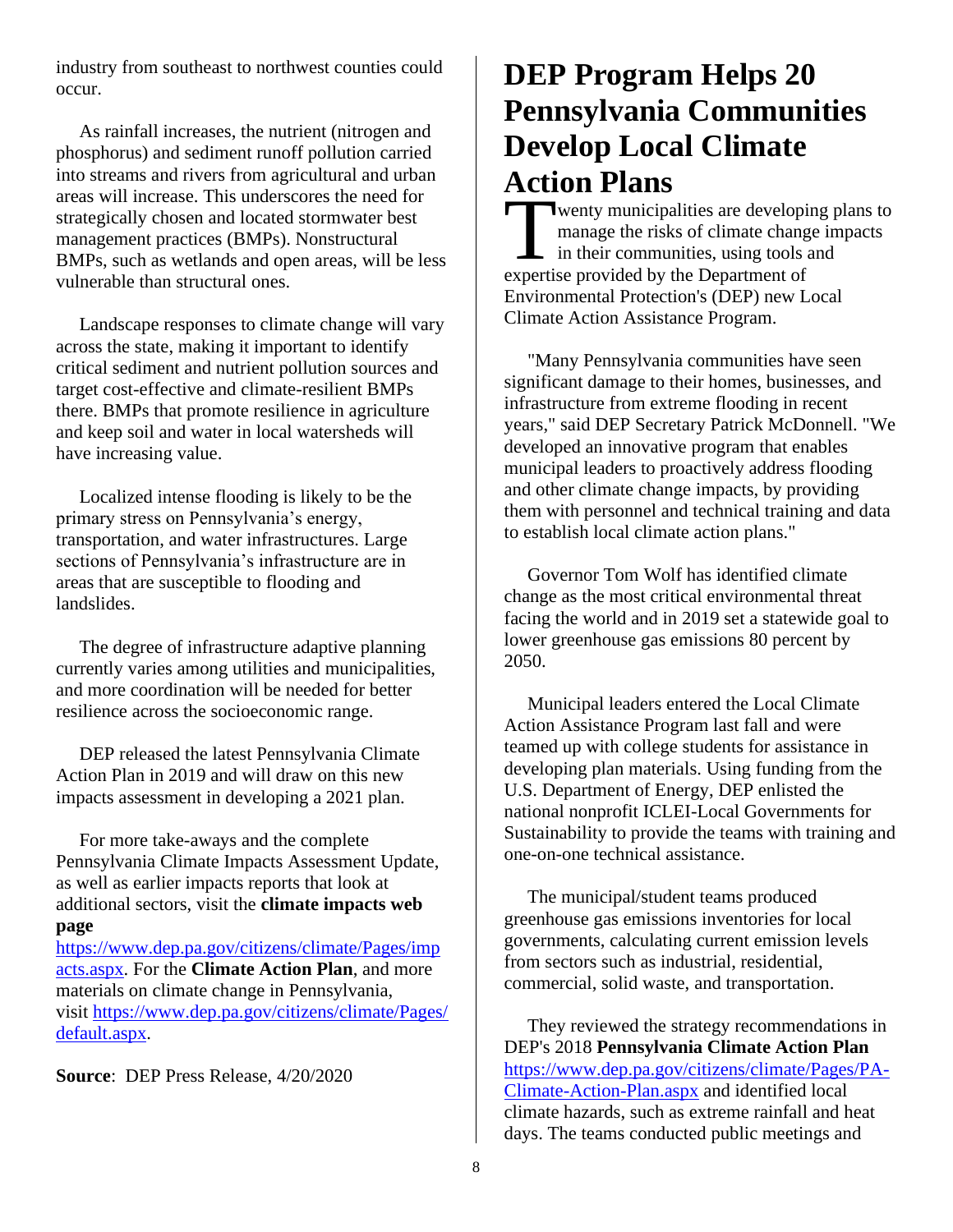online surveys to engage community members in the climate action planning process.

 Putting all this information together, each team is now using a template to draft a local climate action plan to reduce emissions and manage impacts and will share the draft plan with community residents and public officials.

 "As we join in celebrating Earth Day with a focus on climate action, we commend the local leaders who are working to protect their communities by adapting to changes already occurring and lessening future risk," said Secretary McDonnell.

 The following municipalities participated in the 2019-2020 Local Climate Action Assistance Program:

- Etna, Forest Hills, Millvale, Munhall, Sharpsburg, and West Homestead Boroughs and Elizabeth Township in Allegheny County
- City of Reading in Berks County
- Bellefonte Borough and Centre Region Council of Governments in Centre County
- Caln Township in Chester County
- Chester County
- Carlisle Borough in Cumberland County
- Derry Township in Dauphin County
- Erie County
- Indiana Borough in Indiana County
- Jermyn Borough in Lackawanna County
- Armstrong Township in Lycoming County
- Narberth Borough in Montgomery County
- City of York in York County

 Students from Allegheny College, Dickinson College, Drexel University, Lebanon Valley College, Millersville University, Muhlenberg College, Penn State University, Shippensburg University, Susquehanna University, Temple University, University of Pittsburgh, and Wilkes University participated in the program, assisting municipalities through an online internship format.

 Pending funding availability, DEP plans to offer the Local Climate Action Assistance Program for another 20 municipalities beginning in July 2020. Local governments who are interested in

participating should contact Heidi Kunka in the Energy Programs Office at [hkunka@pa.gov.](mailto:hkunka@pa.gov)

#### The **2020 Pennsylvania Climate Impacts Assessment**

[https://www.dep.pa.gov/citizens/climate/Pages/imp](https://www.dep.pa.gov/citizens/climate/Pages/impacts.aspx) [acts.aspx,](https://www.dep.pa.gov/citizens/climate/Pages/impacts.aspx) produced for DEP by the Penn State University Environment and Natural Resources Institute, shows the state has experienced a nearly 2° F rise in average temperature, an approximately 10 percent increase in average annual rainfall, and increased frequency of extreme precipitation since 1901.

 Based on 2000 data, it's projected that every county will continue to get warmer and wetter by mid-century, with average rainfall continuing to increase 8 to 12 percent, particularly in winter and spring, while average temperature rises 4.9° F.

**Source**: DEP Press Release, 4/23/2020

### **Citizens Advisory Council Virtual Meeting**

n accordance with Governor Tom Wolf's emergency disaster declaration and based on advice from the Department of Health regarding the mitigation of the spread of the novel coronavirus (COVID-19), the Citizens Advisory Council (Council) meeting scheduled for Tuesday, May 19, 2020, at 10 a.m. will be held as a virtual meeting. Individuals who wish to join the meeting may do so remotely. Information will be provided on the Council's webpage. Individuals interested in providing public comments during the meeting must sign up prior to the start of the meeting by contacting Keith Salador at [ksalador@pa.gov](mailto:ksalador@pa.gov) or (717) 787-8171. I

 The agenda and meeting materials, as well as information on how to join the meeting, will be available on the Council's webpage, found through the Public Participation tab on the Department of Environmental Protection's (Department) web site at [www.dep.pa.gov](http://www.dep.pa.gov/) (select ''Public Participation,'' then ''Citizens Advisory Council''). Prior to each meeting, individuals are encouraged to visit the Council's webpage to confirm the meeting date, time and location. Questions concerning the May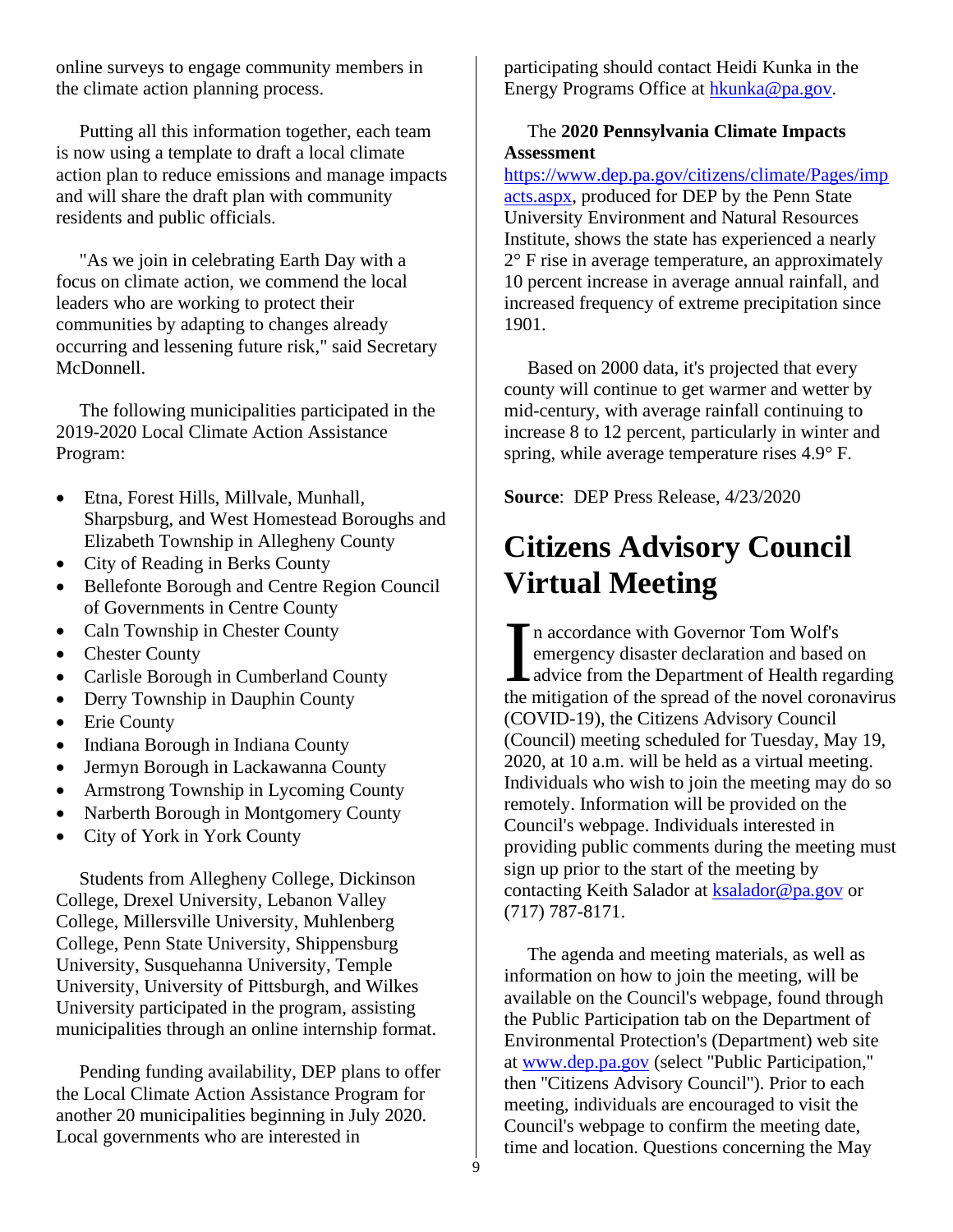19, 2020, meeting can be directed to Keith Salador at [ksalador@pa.gov](mailto:ksalador@pa.gov) or (717) 787-8171.

 Persons in need of accommodations as provided for in the Americans with Disabilities Act of 1990 should contact Keith Salador at (717) 787-8171 or through the Pennsylvania AT&T Relay Service at (800) 654-5984 (TDD users) or (800) 654-5988 (voice users) to discuss how the Department may accommodate their needs.

**Source**: Pennsylvania Bulletin, 4/25/2020 [http://www.pacodeandbulletin.gov/Display/pabull?f](http://www.pacodeandbulletin.gov/Display/pabull?file=/secure/pabulletin/data/vol50/50-17/574.html) [ile=/secure/pabulletin/data/vol50/50-17/574.html](http://www.pacodeandbulletin.gov/Display/pabull?file=/secure/pabulletin/data/vol50/50-17/574.html)

### **PUC's April 30th Public Meeting to be Conducted Telephonically**

If it response to the ongoing threat to public health posed by the COVID-19 virus, the Pennsylvania Public Utility Commission (PUC) announced that its next public meeting - on Thursday, April 30 - will be **conducted telephonically**. I

 The PUC public meeting will begin at 10 a.m. on April 30, and members of the public, the media and others can begin accessing the telephone conference call starting at 9:45 a.m. that day. Interested parties can listen to the meeting by calling 1-888-917-8050, and then entering passcode 9570961#.

 The Commission welcomes the public to join the telephonic meeting, stressing that it will follow the Commission's customary public meeting protocol with only Commissioners and the PUC's Secretary permitted to speak on agenda items. A final agenda for the public meeting will be published on the **Commission's website**

[http://www.puc.pa.gov/about\\_puc/public\\_meeting\\_](http://www.puc.pa.gov/about_puc/public_meeting_calendar.aspx) [calendar.aspx](http://www.puc.pa.gov/about_puc/public_meeting_calendar.aspx) on Wednesday, April 29.

 Under the unique circumstances presented by the COVID-19 pandemic, conducting public meetings and other routine Commission business telephonically – to help minimize non-essential personal social contact – is consistent with the Governor's Proclamation of Disaster Emergency and the requirements of the Public Utility Code.

 The Pennsylvania Public Utility Commission balances the needs of consumers and utilities; ensures safe and reliable utility service at reasonable rates; protects the public interest; educates consumers to make independent and informed utility choices; furthers economic development; and fosters new technologies and competitive markets in an environmentally sound manner.

 For recent news releases and video of select Commission proceedings or more information about the PUC, visit our **website** at [http://www.puc.pa.gov/.](http://www.puc.pa.gov/) Follow the PUC on Twitter  $-$  @PA\_PUC for all things utility. "Like" Pennsylvania Public Utility Commission on Facebook for easy access to information on utility issues.

**Source**: PUC Press Release, 4/24/2020

### **Governor Wolf Announces \$116 Million Investment in Water Infrastructure Projects in 13 Counties**

n April 22, 2020, Governor Tom Wolf today announced the investment of \$116 million for 16 drinking water, wastewater, **1** April 22, 2020, Governor Tom Wolf today announced the investment of \$116 million for 16 drinking water, wastewater and non-point source projects across 13 counties through the Pennsylvania Infrastructure Investment Authority (PENNVEST).

 "Now, more than ever, there is a need for safe, reliable water infrastructure throughout Pennsylvania's communities," said Governor Wolf. "As we continue to grapple with the COVID-19 pandemic, these projects will help to ensure the safety and well-being of thousands of Pennsylvanians, while also contributing to the economic recovery that is critically vital to the strength of our Commonwealth."

 The funding for these projects originates from a combination of state funds approved by voters, Growing Greener, Marcellus Legacy funds, federal grants to PENNVEST from the Environmental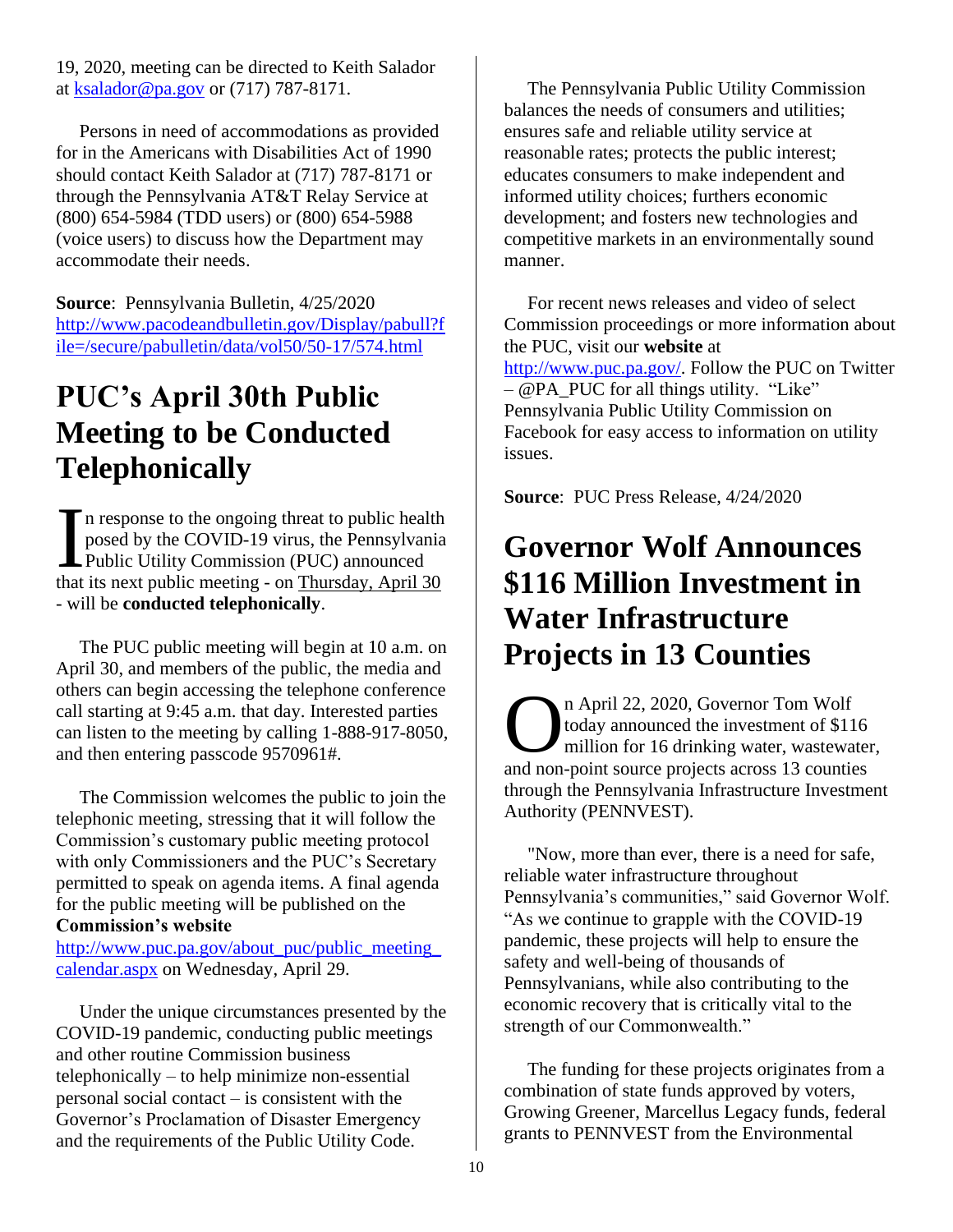Protection Agency, and recycled loan repayments from previous PENNVEST funding awards. Funds for these projects are disbursed after expenses for work are paid and receipts are submitted to PENNVEST for review.

 "As today marks the fiftieth anniversary of Earth Day, these projects are the embodiment of that celebration," said Governor Wolf. "Making investments in clean water and environmental protection efforts keeps our citizens healthy, sustains and creates jobs, and strengthens our economy as a whole. There is no better display of our commitment to our environment and our recognition of Earth Day."

A list of project summaries follows:

### **Drinking Water Projects**

#### Armstrong County

• **Mahoning Township Municipal Authority**\* – received a \$3,038,226 grant and an \$850,336 loan to install improvements to the water delivery system, including 13,000 feet of new water line and a 200,000-gallon elevated composite storage tank. The project will increase water pressure and eliminate frequent leaks while also addressing regulatory violations for disinfection by-product contamination, including high levels of trihalomethane.

#### Berks County

• **Mount Penn Borough Municipal Authority** – received a \$1,700,000 loan to replace approximately 5,740 feet of existing water line, along with associated hydrants, valves, and 120 customer services. The project will ensure the safe distribution of potable water while also reducing significant leaking.

#### Butler County

• **Evans City Water and Sewer Authority** – received a \$1,960,000 loan to make water distribution system improvements, including 4,420 feet of new piping, hydrants, and service links. The project will drastically reduce unaccounted-for water loss and address a

population that is frequently under Boil Water advisories.

### Fulton County

• **McConnellsburg Borough Municipal Authority** – received a \$2,498,915 loan to replace approximately 5,300 feet of water delivery piping. The project will supplant a leaking distribution system and eliminate lead connections.

### Philadelphia County

• **City of Philadelphia**\* – received a \$73,350,000 loan to rehabilitate the Torresdale pumping station, including 12 new pumps, flow meters, and electrical equipment. The project will eliminate the risk of a water outage and provide reliability to a number of critical facilities, including Jefferson Hospital.

### **Wastewater Projects**

### Clarion County

• **Washington Township Municipal Authority**\*\* – received a \$1,599,514 grant and a \$364,486 loan to construct two collection system extensions, including approximately 10,800 total feet of piping and grinder pumps. The project will eliminate the use of frequently malfunctioning onlot systems and eliminate gray water discharge into the McCauley Run, an Exceptional Value (EV) stream.

### Columbia County

• **Benton Municipal Water and Sewer Authority**\*\* – received a \$2,200,000 loan to convert to a conventional aeration treatment system, including the replacement of pumps and installation of diffusers and an aeration system. The project is a green project and will provide a 20% energy savings while also reducing the potential pollution to Fishing Creek, a designated cold-water fishery.

#### Dauphin County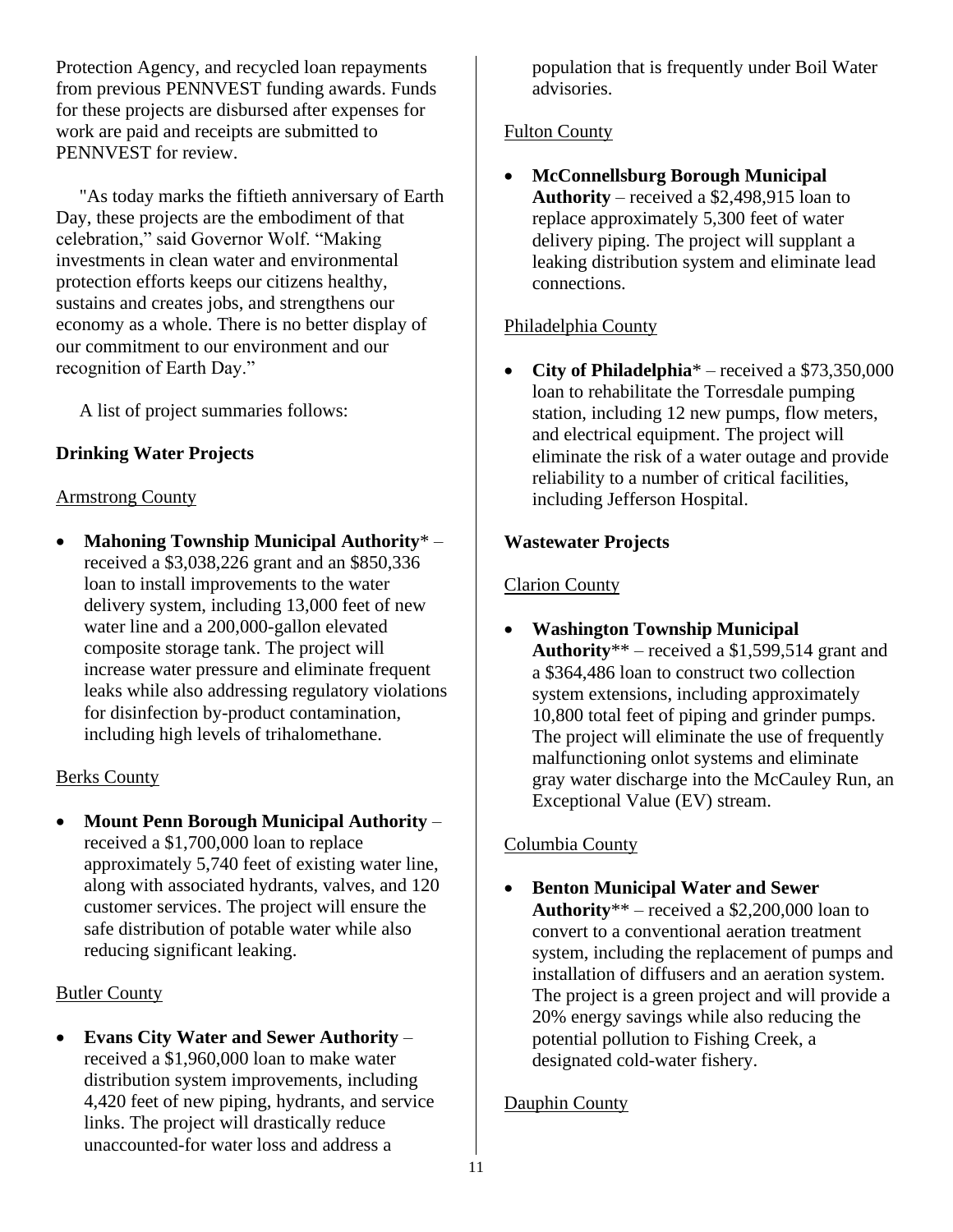• **Halifax Area Water and Sewer Authority**\*\* – received a \$7,384,000 loan to install a new sequencing batch reactor (SBR) wastewater treatment facility, including influent pumps, a force main, and other mechanical controls. This project will eliminate hydraulic overload during wet weather and support surface waters that lead to the Susquehanna River.

### Jefferson County

• **Borough of Punxsutawney**\*\* – received a \$1,969,660 loan to replace terracotta sanitary sewer lines with new sewer lines and stormwater conveyance piping. The project will eliminate discharge of raw sewage into the Mahoning Creek during wet weather events.

### Mercer County

• **Shenango Township Municipal Authority** – received a \$481,491 loan and a \$3,676,509 grant to install 9,515 feet of sewage main, pump stations, and an ultraviolet disinfection system. The project will eliminate the use of malfunctioning onlot systems within the service area and halt raw and partially treated sewage discharges into the tributaries of the Shenango River.

### Snyder County

• **Eastern Snyder County Regional Authority**\*\* – received a \$12,901,300 loan to make improvements to an existing wastewater treatment plant, including pumps, valves, a water strainer, and a belt filter press. The project will limit exposure to untreated wastewater and protect the Susquehanna River from uncontrolled releases of partially treated sewage.

#### **Stormwater Projects**

#### Crawford and Mercer Counties

• **Jamestown Area School District** – received a \$300,000 loan to replace an existing stormwater conveyance system with nearly 1,000 feet of new piping and open channel stabilization and fencing. The project will replace a system that

has reached the end of its useful life and will alleviate flooding to a school building.

### **Non-point Source Water Quality Improvement Projects**

#### Lancaster County

- **Chester County Conservation District**\*\* received a \$612,290 grant to construct two concrete waste structure facilities, a manure transfer system, and erosion controls at an existing dairy farm. The project will reduce nutrient and sediment discharge in the Pequea Creek, an impaired waterway.
- **Chester County Conservation District**\*\* received a \$321,133 grant to install streambank fencing, a stormwater conveyance system, and stream crossing at an existing swine farm operation. The project will reduce sediment and runoff into a tributary of Indian Run, an impaired waterway.
- **Chester County Conservation District**\*\* received a \$361,500 grant to construct a manure transfer and storage system, including new stormwater conveyance controls at an existing dairy operation. The project will reduce sediment and nutrient runoff into Indian Run, an impaired stream.
- **Chester County Conservation District**\*\* received an \$803,522 grant to modify an existing agricultural heavy use area, construct a new manure transfer system, and install a stormwater conveyance system at an existing farm operation. The project will eliminate runoff into a tributary of the Cocalico Creek.

\* denotes projects that have Drinking Water State Revolving Funds

\*\* denotes projects that are funded with Clean Water State Revolving Funds

**Source**: PENNVEST Press Release, 4/22/2020

*# # # # # # #*